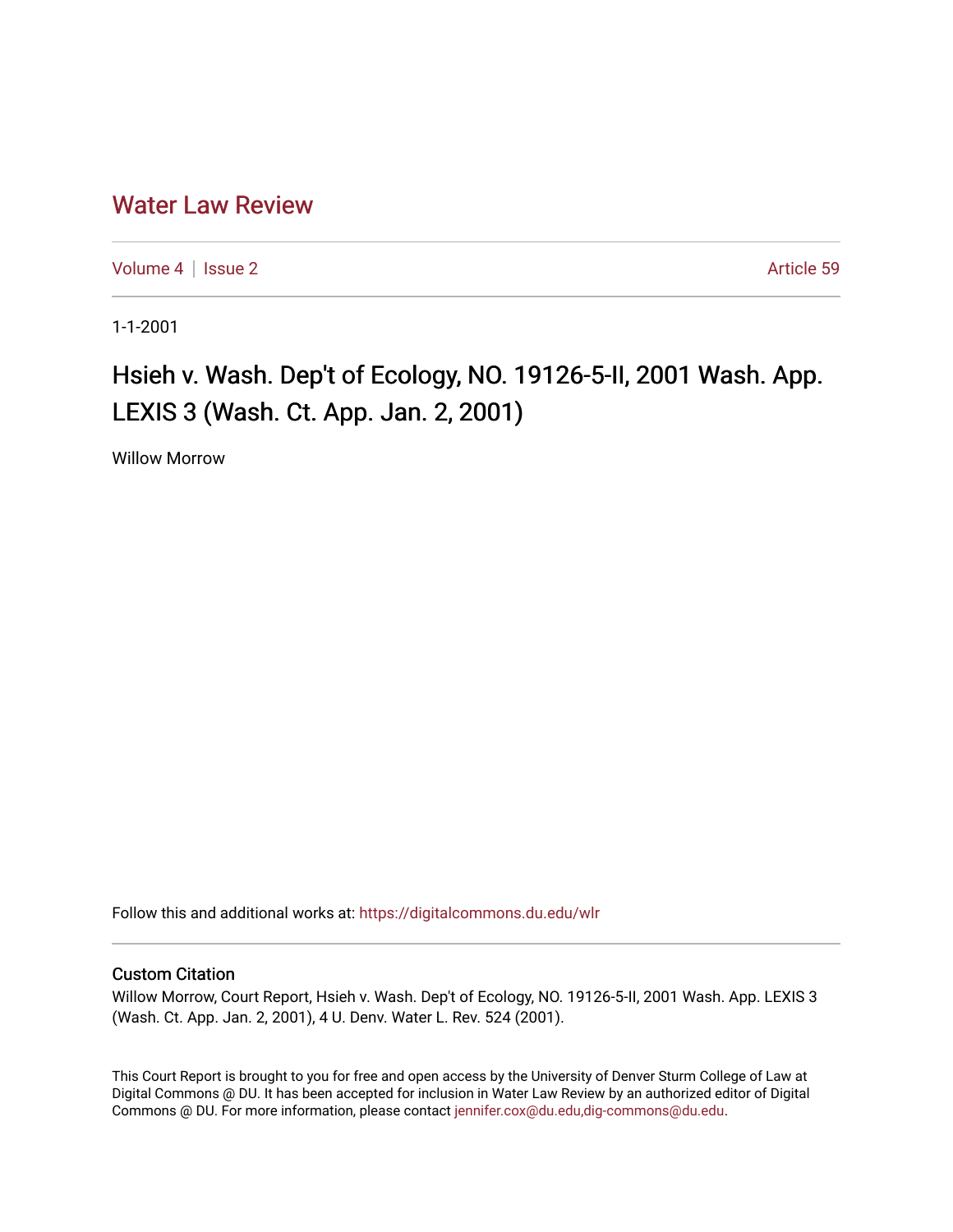for both the Kidd and Crowley properties did not contain an express grant of riparian rights and, therefore, the Kidds and Crowleys had no legal right to claim riparian rights to their properties.

With respect to the mean water line claim, the supreme court recognized the Kennedy survey used a mean water line designated in 1908, when the parties' properties were originally platted ("Historic MWL"). The Carrs claimed the correct measure to determine riparian rights was the current mean water line ("Current MLW"). The supreme court stated the general law governing the measurement and allocation of riparian rights is that any man-made improvements to a riparian owner's shoreline that alter the location of the shoreline should be disregarded in a determination of riparian rights, but that any natural accretion of the shoreline may be considered.

The supreme court recognized evidence before the commissioner that indicated man-made improvements altered the Carrs' shoreline. As such, the supreme court concluded the trial court correctly affirmed the commissioner's decision to use the Kennedy survey that used the Historic MWL to determine the parties' riparian rights.

With respect to the Carrs' claim that the Kidds and Crowleys were not granted riparian rights with their land, the supreme court determined that an owner of riparian land has a right to water frontage of such riparian land unless the grantor of the land on the face of the granting deed manifestly retains those rights. The supreme court held there was no evidence of any severance or retention of the riparian rights to either the Kidd or the Crowley property in the chains of title to both of their properties.

*Megan Becher-Harris*

## **WASHINGTON**

Hsieh v. Wash. Dep't of Ecology, No. **19126-5-H,** 2001 Wash. **App. LEXIS 3 (Wash. Ct. App. Jan. 2, 2001) (affirming dismissal of permit** holders' action, finding the statute of limitations and the doctrine of laches barred declaratory relief, conversion, and injunction claims, reversing the judgment awarding attorney fees, and finding the mortgage was extinguished at the time of foreclosure and the permit holders' action was not frivolous).

Jack and Dorothy Hsieh ("Hsiehs") had a water permit to appropriate water from the Columbia River to irrigate their property. Appellee, State of Washington Department of Ecology, established this water permit initially when it issued the permit to the Esmieu Trust, who later assigned the permit to the Hsiehs. In order to secure a loan, the Hsiehs executed a mortgage to Appellee, John Hancock Mutual Life Insurance Co. ("John Hancock"), on the property covered by the water permit. In 1985, John Hancock foreclosed on the mortgage. Appellees, J.R. Simplot Co. ("Simplot") and Iowa Beef Processors